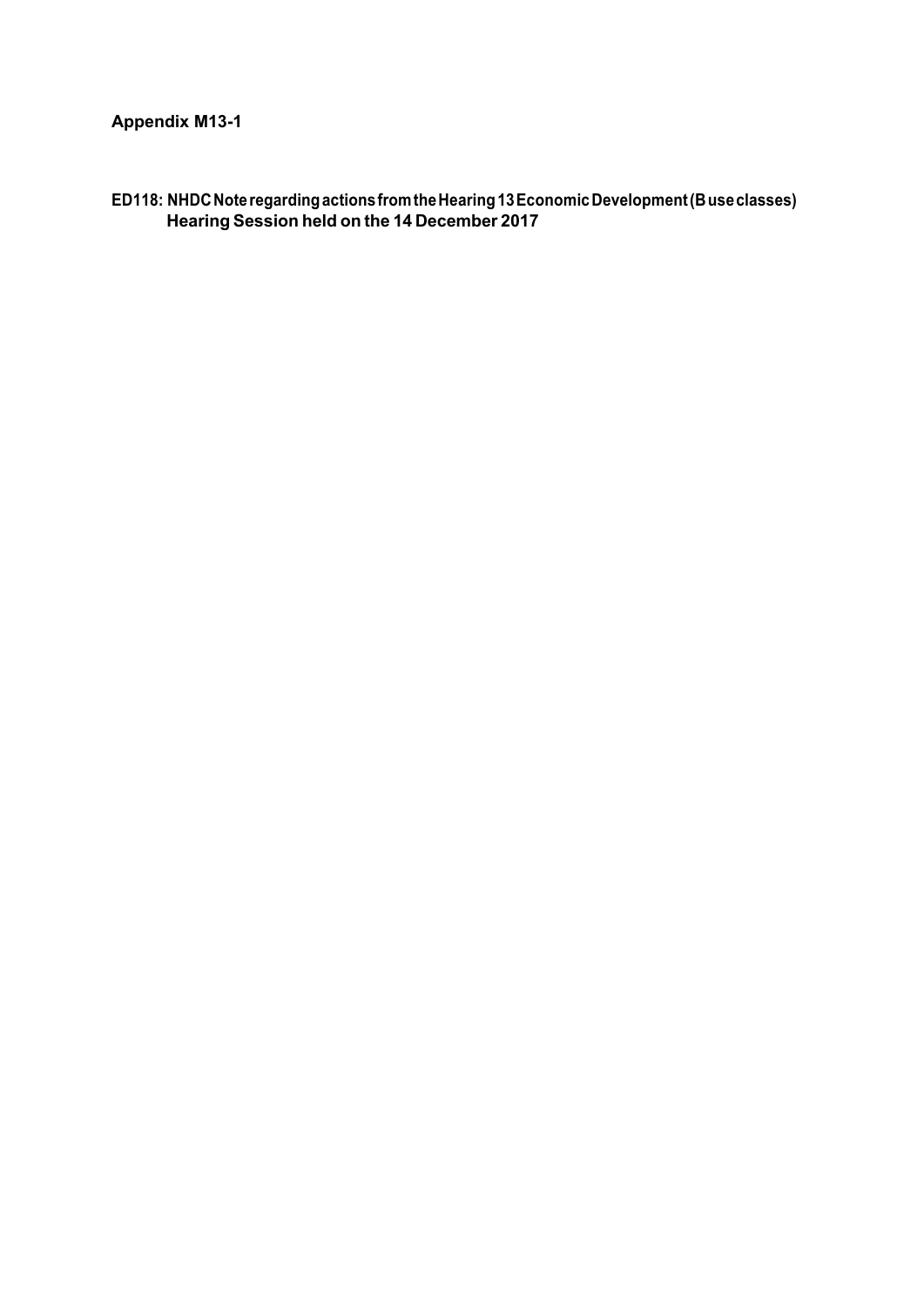### **North Hertfordshire District Council Local Plan**

#### **Matter 13 Economic Development (B use classes)**

**Council's response to the Inspector regarding actions from the Hearing 13 Economic Development (B use classes) Hearing Session held on the 14 December 2017**

### **1. Introduction**

- 1.1 The Hearing on Matter 13 Economic Development (B use classes) took place on 12 December 2017. At that meeting, a number of issues were raised in regards to which the Council agreed to prepare a paper. This paper presents the proposed main modifications to the wording of the chapter and any consequential changes to the Policies Map.
- 1.2 It is the Council's view that this paperand the proposed modifications ensure the soundness of the Economic Development (B uses classes) policies of the North Hertfordshire Local Plan.

## **2. Proposed main modifications**

- 2.1 Actions from the hearing sessions listed as suggested main modifications to the strategic economic development policy (SP3), to the policies within the Economy and Town Centres chapter (policies ETC1 and ETC2), and to the employment allocations within the Communities chapter (policies BA10 and RY9) are attached at Appendix 1 to this note.
- 2.2 There are no other issues to be addressed or any that are outstanding. Action 13 D addresses the issue of green / brown roofs to provide a softer transition ofdevelopment from the employment land allocation BA10 to the reaming green Belt at the Eastern edge of the allocation. Dixon Searl, the Council's viability consultants have confirmed this does not have any impact on the viability of the development.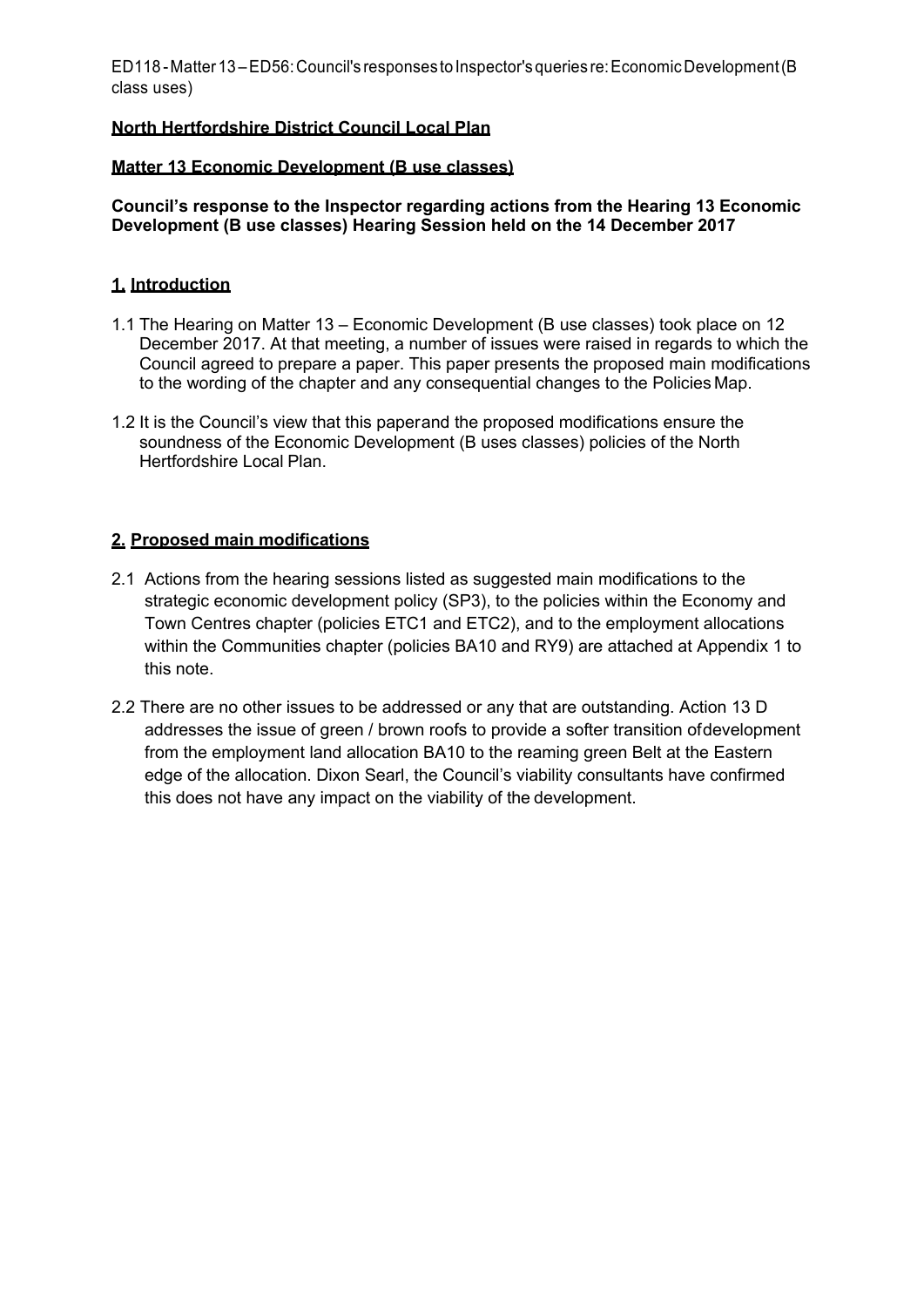## **Appendix 1**

# Deletions **Additions.**

# **Economy & Town Centres**

Addressing Actions 13A, B, C and D

# Action 13A

| <b>Policy SP3: Employment</b> |                                                                                                                                                                                                                                                                                                          |  |  |
|-------------------------------|----------------------------------------------------------------------------------------------------------------------------------------------------------------------------------------------------------------------------------------------------------------------------------------------------------|--|--|
| will                          | The Council will proactively encourage sustainable economic growth, supportnew and<br>existing businesses and seek to build on the District's strengths, location and offer. We                                                                                                                          |  |  |
| а.                            | Allocate Bring forward an adequate supply and range of employment land in<br>Hitchin, Letchworth Garden City, Baldock and Royston to meet the needs of the<br><b>Functional Economic Market Area requirements of the local economy over the</b>                                                          |  |  |
|                               | plan period to 2031. The allocations as shown on the Policies Map are:                                                                                                                                                                                                                                   |  |  |
|                               | i. east of Baldock BA10 (19.6ha); and<br>ŧ.                                                                                                                                                                                                                                                              |  |  |
|                               | ii. west of Royston RY9 (10.9ha);<br>₩.                                                                                                                                                                                                                                                                  |  |  |
| b.                            | Designate Safeguard the Employment Areas within the District's main<br>settlements, as shown on the Policies Map, to enhance and protect their<br>safeguard employment potential;                                                                                                                        |  |  |
| C.                            | Support additional employment provision through the new designations<br>allocations shown on the on the Policies Map designations at:<br>i. the former Power Station, Letchworth Garden City (1.5ha);<br>ii. east of Baldock (19.6ha); and                                                               |  |  |
|                               | iii. west of Royston RY9 (10.9ha);                                                                                                                                                                                                                                                                       |  |  |
| $d_{-}$                       | Work with landowners, developers and, for allocated housing sites on the edge<br>of the District, adjoining authorities to identify an appropriate amount of                                                                                                                                             |  |  |
|                               | employment land to be included through the masterplanning process in major                                                                                                                                                                                                                               |  |  |
|                               | new developments;                                                                                                                                                                                                                                                                                        |  |  |
| е.                            | Permit an appropriate range of B class employment uses within these area;                                                                                                                                                                                                                                |  |  |
| f.                            | Promote and support the expansion of the knowledge based economy in the<br>District. Proposals for the redevelopment of existing employment sites and the<br>development of new allocated employment sites which increase the level of<br>knowledge-intensive employment will be supported in principle. |  |  |
| g.                            | Support B-class uses in appropriate locations outside of designated employment<br>areas, including offices in main town centres and concentrations of B-class uses<br>in certain Category A villages; and                                                                                                |  |  |
|                               | Ensure relevant policies of this Plan recognise the contribution of non-B-class sectors,<br>including tourism, to the provision of jobs in the District.                                                                                                                                                 |  |  |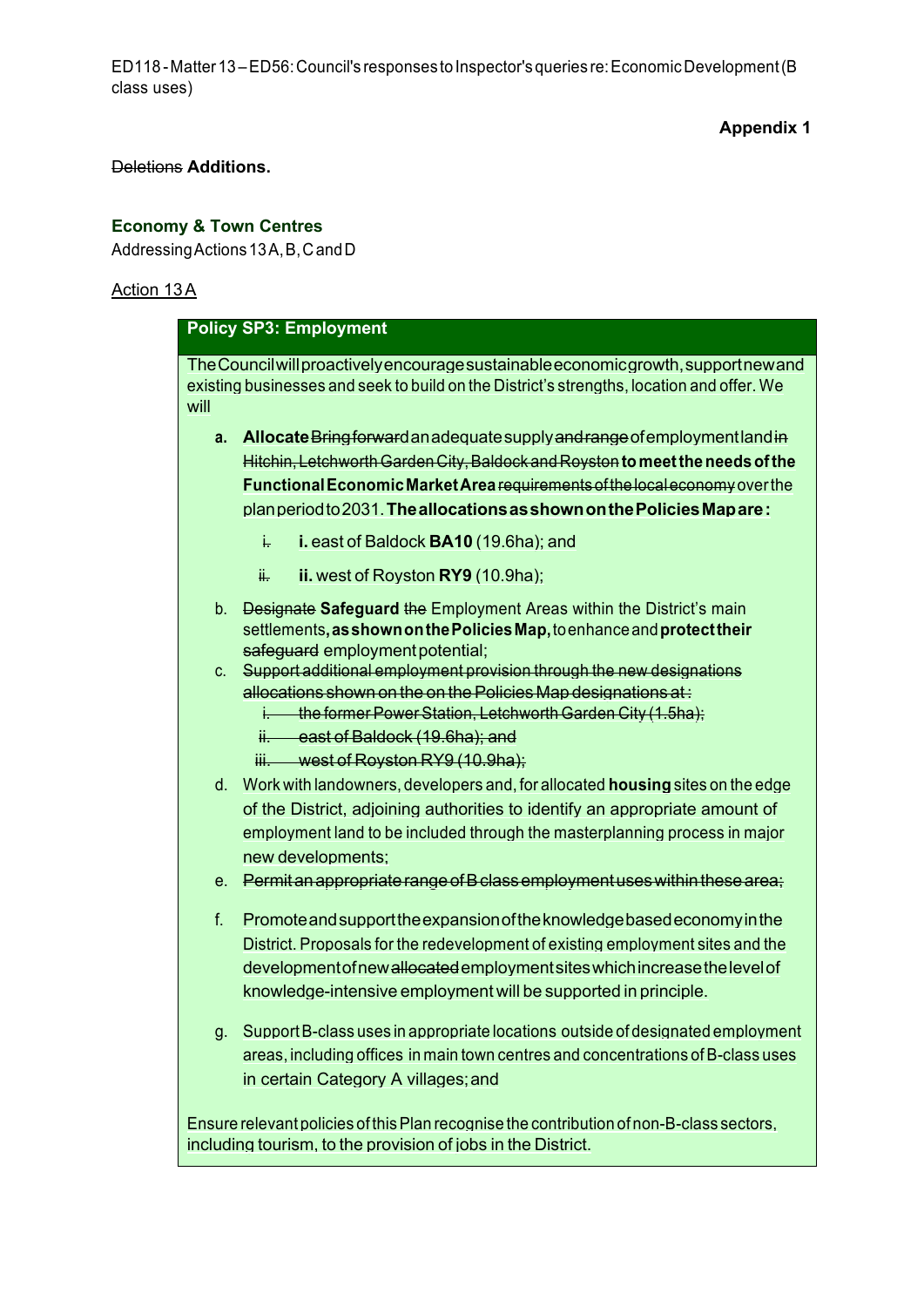- 4.19 In planning, employment land usually refers to 'B-class' uses<sup>1</sup> and includes:
	- $B1(a) -$  offices
	- B1(b) research and development
	- $\bullet$  B1(c) light industry
	- B2 general industry; and
	- B8 storage and distribution
- 4.20 The Council wants to see sustainable economic growth within North Hertfordshire. Skills, housing and economic development should be appropriately balanced. This will be achieved, in part, by working with other partners and through delivery of the Council's own economic development plans and projects.
- 4.21 North Hertfordshire District Council is a member of both the Hertfordshire Local Enterprise Partnership (LEP)and the Greater Cambridge Greater Peterborough LEP. This reflects its location and the varying economic influences on the District's settlements and rural area. Both LEPs will be important stakeholders regarding how the North Hertfordshire economy grows and develops in the future. In particular the Hertfordshire LEP is seeking to regain the county's competitive edge by encouraging increased employment growth and enterprise.
- 4.22 The employment strategy of this Plan is driven by three, interlinked priorities forthe North Hertfordshire economy:
	- Increasing representation in high skilled and high value sectors;
	- Reducing out-commuting by providing greater opportunities for people toboth live and work in the District; and
	- Aligning employment development with housing growth to promote sustainable patterns of development and access by non-car modes.
- 4.23 Our evidence shows that, compared to national averages there is a higher concentration of people working in the District employed in sectors such as manufacturing, construction, retail, motor trades, property, entertainment and recreation in North Hertfordshire. Many higher skilled residents commute out of the District for employment. Nonetheless sectors such as finance & insurance and information & communication make a substantial contribution to the District's overall economic output, although not employing a huge number of people. Theserepresent opportunities for future expansion and development<sup>2</sup>.
- 4.24 North Hertfordshire also fails to perform as well as some other Districts in Hertfordshire with regard to the knowledge economy. In partnership with key stakeholders, we will seek to increase the number of highly skilled jobs in the District. Economic growth sectors which are knowledge-intensive will be targeted. This includes research and development (R&D), life sciences, advanced manufacturing, computer-related activities, and other business activities in combination with growth of the low-carbon economy. With other stakeholders, the Council will:
	- encourage business start-ups in the knowledge economy;
	- help develop existing local businesses in the knowledge economy;
	- target knowledge based businesses into North Herts; and
	- promote the take up of any new jobs by local people by promoting specific training and targeting recruitment at local residents.

<sup>&</sup>lt;sup>+</sup>As defined in the Town and Country Planning (Use Classes) Order (1987) (as amended)

<sup>&</sup>lt;sup>2</sup> Employment land review (Regeneris Consulting, 2013)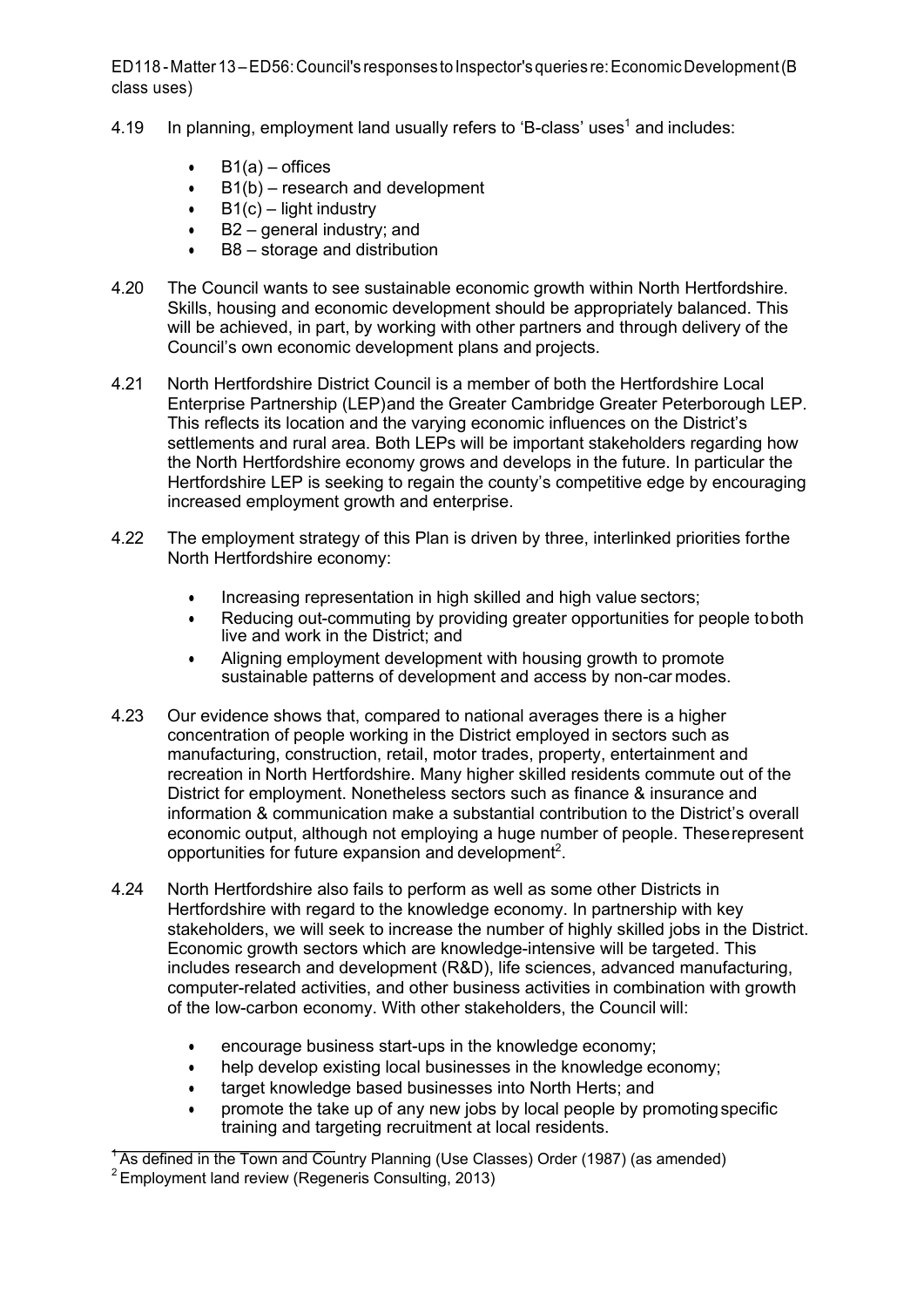- 4.25 Due to the good levels of connectivity to other centres of employment, such as Stevenage, Welwyn Hatfield, and London it is unlikely that all the extra economically active population over the plan period will take up jobs within the District. In 2011, over a quarter of North Hertfordshire's working population were employed in these three centres, within another quarter employed elsewhere outside the District<sup>3</sup>.
- 4.26 Trend-based forecasts reflect these patterns and anticipate continued increases in out-commuting from North Hertfordshire over the plan period<sup>4</sup>. Unchecked, this would lead to increased pressure on transport infrastructure that is already under strain at peak periods. This Plan therefore makes employment provision at above modelled levels.
- 4.27 The settlements of Hitchin, Letchworth Garden City and Baldock are very close together. There is a significant amount of commuting between these settlements. However, Baldock presently has a relatively low amount of employment land per person.
- 4.28 A significant new employment **allocation** site will be developed **out** at the east of Baldock, supporting the proposed increase in residential development in the town (see Policy SP8). The allocation benefits from proximity to existingemployment uses as well as existing and planned residential development. It has access to the strategic road network via the A505 Baldock Bypass.
- 4.29 Economic activity is not contained by the District boundary and North Hertfordshire needs to be viewed within its wider Functional Economic Market Area (FEMA). Joint work has identified a FEMA along the A1 (M) corridor. This area broadly covers North Hertfordshire, Stevenage and the eastern part of Central Bedfordshire<sup>5</sup>. The allocation at Baldock also takes account of the long-term needs which will arise within the wider FEMA. Stevenage, in particular, anticipates a shortfall of employment land against modelled requirements<sup>6</sup>. These models assume continued commuting from North Hertfordshire to Stevenage, yet there is insufficient land in Stevenage to cater for the resultant growth.
- 4.30 Within Hitchin and Letchworth Garden City, employment area designations fromthe previous local plan will be broadly retained, with some modest releases of sustainable, brownfield sites for residential development. Within Letchworth, the former power station site at Works Road has been brought back into use for employment purposes**.** and is reflected in a new planning designation.
- 4.31 Royston is somewhat separate from the Hitchin / Letchworth Garden City / Baldock area, in geographical terms and in employment and labour market terms. The Royston economy is influenced by both Hertfordshire and Cambridgeshire economies. Consequently, the employment area has a low vacancy rate. The allocation of further land here as a planned extension to the York Way employment area is a sustainable approach that will enable flexibility in the long term, especially in conjunction with the additional residential growth allocated to this area.
- 4.32 Over the plan period this approach will provide substantial opportunities to reduce commuting that occurs across and beyond the District, redressing theemployment balance.

<sup>&</sup>lt;sup>3</sup> Annual population Survey (ONS, 2010-2011)<br><sup>4</sup> East of England Forecasting Model (EEFM) (Cambridgeshire Insight, 2014)

<sup>5</sup> Functional Economic Market Area Study (NLP, 2015)

<sup>&</sup>lt;sup>6</sup> Stevenage Borough Local Plan 2011-2031: Publication Draft (Stevenage Borough Council, 2016)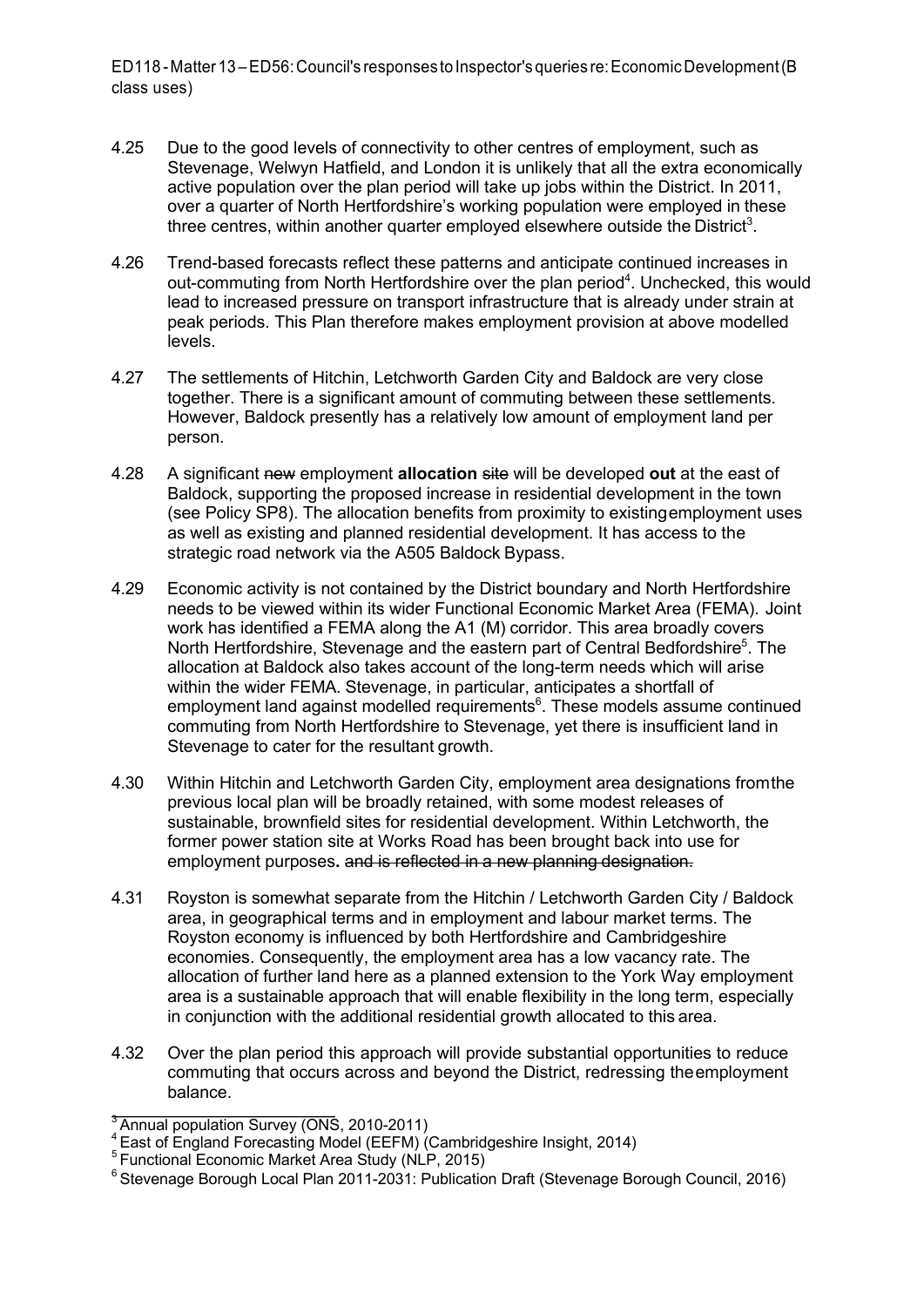- 4.33 Within these designated areas, an appropriate range of B-class uses willbe permitted in line with the detailed policies of this Plan.
- 4.34 B-class uses will not be solely confined to designated employment areas. A number of employment premises are located outside of defined areas and these will continue to be supported where they are compatible with other surrounding uses. In particular, office uses will continue to be supported in the main town centres (see Policy SP4), in line with national planning policy.
- 4.35 Beyond our main towns, there is a steady demand for rural employment land and premises. Owing to the size and extensive spread of rural settlements these typesof development are best dealt with on a case-by-case basis rather than through allocations, although our general approach will be to direct concentrations of rural business to the Category A villages. There are quite sizeable employment sites in villages such as Ashwell, Codicote, Kimpton, Little Wymondley and Weston which provide rural jobs and should be retained.
- 4.36 Approximately 45% of all jobs fall into the B uses classes. The rest of the jobs in the local economy consist of services such as retail, health, education and leisure, or 'footloose' careers in sectors such as construction and the trades. The role of these non-B-class sectors in the overall employment balance of the District is recognised and will continue to be supported.
- 4.37 Our Sustainability Appraisal says our policy provides strong support foremployment growth and diversification in North Hertfordshire.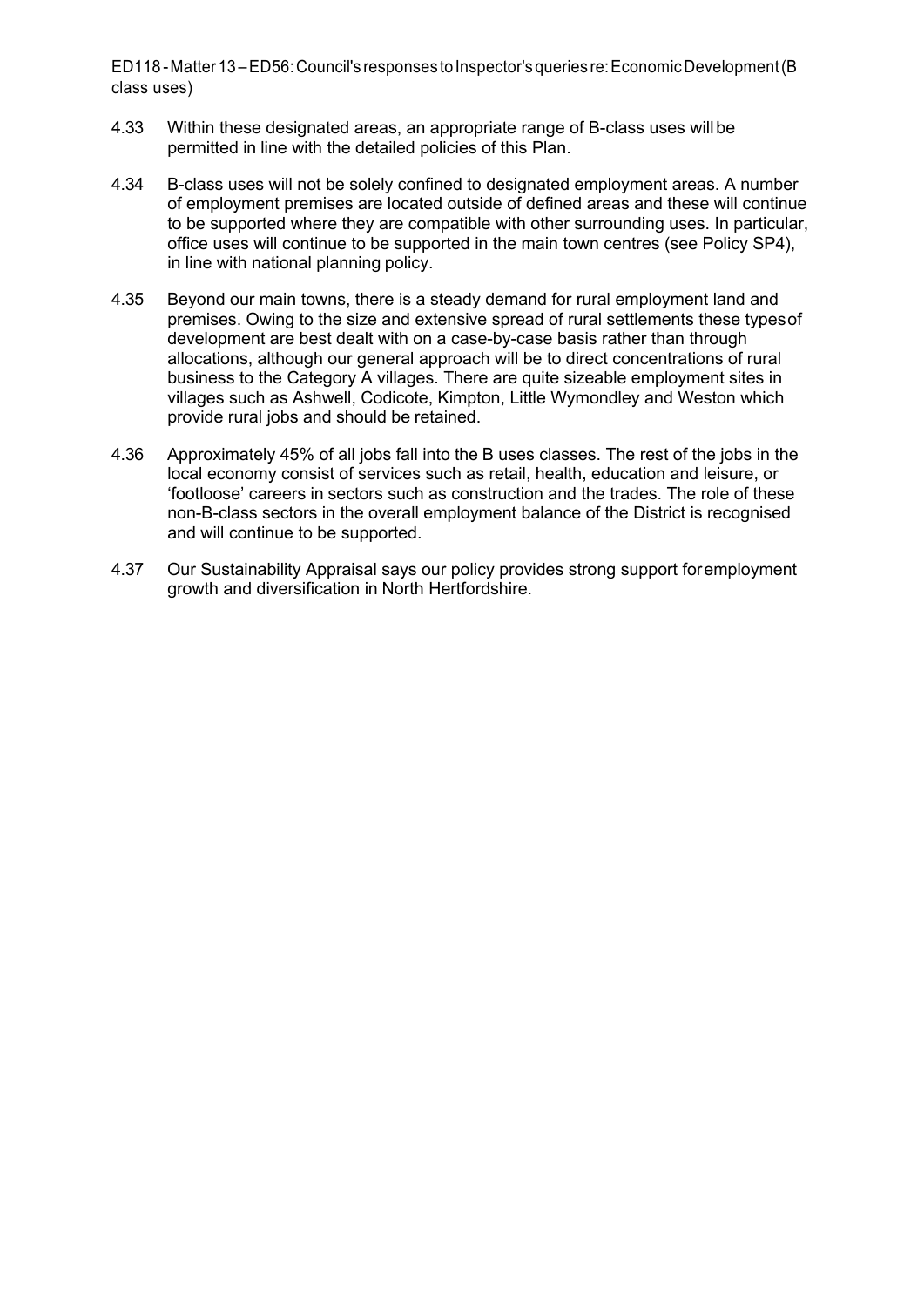### Action 13 B

### 5 Economy & Town Centres

### **Policy ETC1: Appropriate uses in Employment Areas**

Within the **safeguarded** allocated Employment Areas, **and the Employment Allocations (BA10 and RY9),** as shown on the **Policies** roposals Map, planning permission will be granted where**provided**:

- a. Within those parts of the Employment Areas designated for businessuse only, development is for Use Class B1;
- b. Elsewhere within Employment Areas, development is for Use Classes B1, B2 or B8;
- c. **a. For allocated sites a**Any relevant site-specific criteria are met; and
- d. **b.** Any Use Class B8 development is easily accessible from theprimary road network.

Planningpermissionforother**employment-generating**useswillbegrantedasan exception to the above criteria **provided** they are:

- i. Ancillary to the above uses;
- ii. Essential to the continued operation of an established premises;
- iii. Would bring comparable benefits to a B-class use in the samelocation; or

Wouldmakeuseofasitethatwouldotherwisebelikelytobecomeorremainvacantfor an extended period of time.

- 5.1 Within the four main towns there are a number of established Employment Areas, where the majority of employment-generating premises are located. They include B1 business, B2 general industrial and B8 storage and distribution uses. They are wellestablished areas and are a valuable resource to the District.
- 5.2 Over the lifetime of this Plan these will be supplemented by the new allocations identified by Policy SP3 which will become Employment Areas covered by thispolicy. Detailed considerations for these sites are set out in the Chapter 13 [communities] of this Plan which must be taken into account.
- 5.3 In order to maintain an adequate level of employment land to meet the needs of the local economy, we will protect defined Employment Areas from uses which would undermine their purpose or be better located in other areas of the District. The Council does not wish to inhibit the ability of existing firms to expand. It will be supportive of the redevelopment of sites which would lead to an improvement in the quality of employment floorspace suited to modern day needs.
- 5.4 Within the employment areas, certain areas will be reserved for B1 uses such as offices, research and development and light industry only. Due to theconstrained nature of the District's Town Centres, and the competition from other land uses. much of the new office development anticipated over the plan period is likely to be within Employment Areas.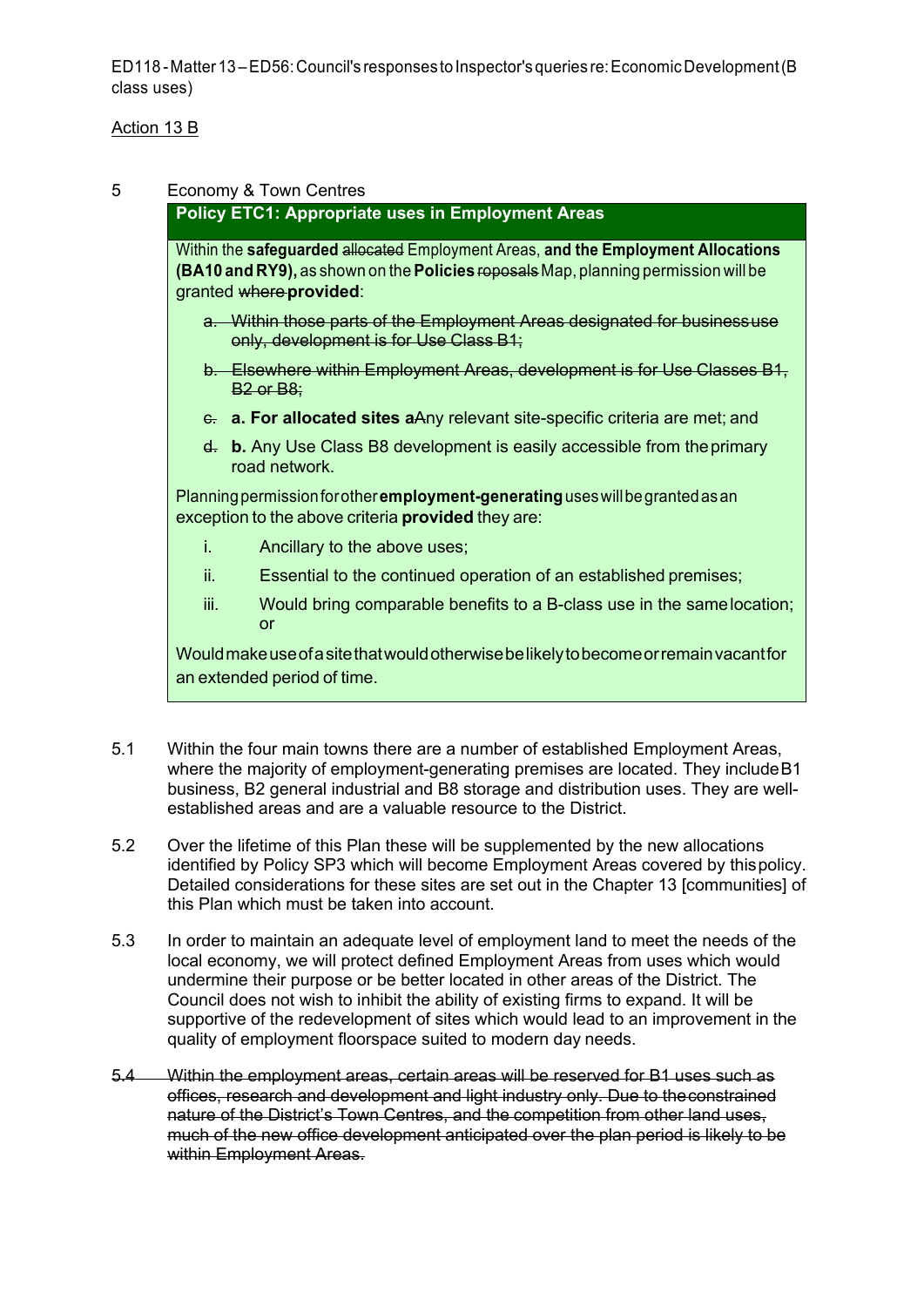- 5.5 However, the Council recognises that Employment Areas are often sought-after locations for a number of other uses. It is recognised that there is a need for some flexibility to meet the needs of uses such as: tyre and exhaust centres, trade wholesalers, vehicle hire, plant hire, motor trade uses and taxi vehicle depots. These are often partial B uses, combining a retail element with a predominantly business, industrial or storage use, or are sui generis<sup>7</sup>. These uses tend to cause conflict in other parts of the towns, such as town centres or residential areas as a result of impacts on residential amenity and living condition.
- 5.6 Motor vehicle premises, in particular, usually include a mixture of sales and repairs. The sale of motor vehicles tends to provide lower density of employment than normally expected in an employment area. The amount of the retail sales elementon larger developments will be restricted in order to protect the availability of, and maximise the use of, employment land. In addition, in order to prevent the change of use of buildings to Class A1 (shops) a condition will be imposed on any grant of permission removing permitted development rights. These considerations apply to the sale of all types of vehicles.
- 5.7 Development proposals which seek to make use of the exception criteria ofthis policy will be considered on their merits. When assessing such proposals, the Council will have regard to (as applicable in each instance):
	- employment generation on site;
	- impact on relevant town centres:
	- where appropriate, the level and type of retail involved on the site;
	- any potential benefits to the community or surrounding businesses from the proposed use;
	- the proportion of the site to be used for sales and display as opposed to repairs and servicing, in the case of motor trade uses;
	- accessibility by non-car modes of transport;
	- any evidence clearly demonstrating that:
		- the land or premises is no longer required to meet future employment needs of the District;
		- the land or premises is inappropriate or unfeasible for employment use, based on market conditions or amenity / living condition problems;and
		- no other suitable sites outside designated employment areas are viable and available; and
	- details of any sequential and / or impact testing.
- 5.8 A number of the District's Employment Areas are identified through theHertfordshire Waste Local Plan as Employment Land Area of Search (ELAS) and parts of them may be acceptable for waste uses. The Hertfordshire County Council ELAS SPD $^8$ sets out specific considerations for each employment area.

 $7.5$ ui generis' is a term used to mean any use which does not fall within the use classes defined in the Use Classes Order.

 $^8$ Hertfordshire County Council Employment Land Area of Search SPD (2015)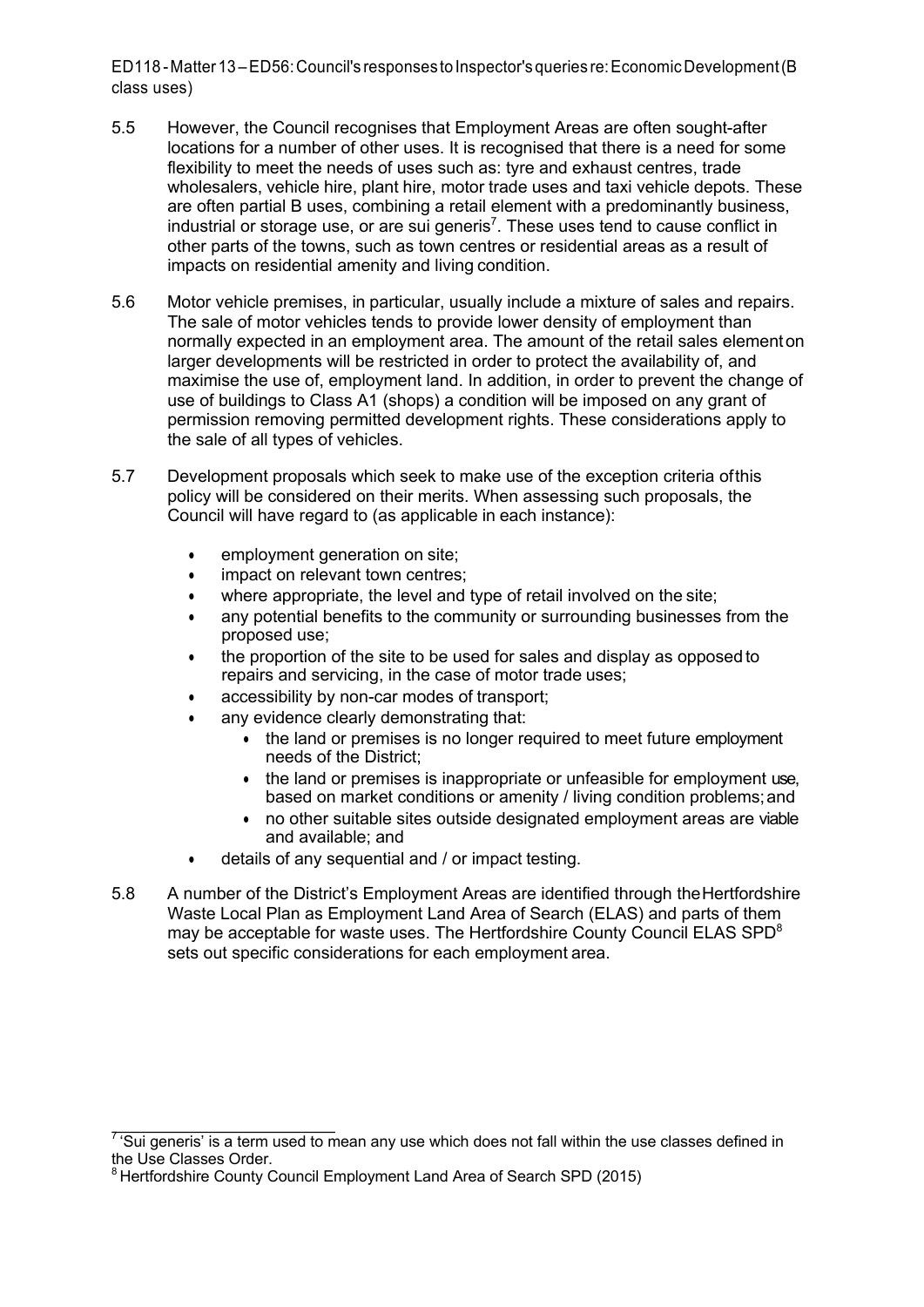### **Action 13 C**



**5.9** There are a number of employment sites across North Hertfordshire that are outside the designated Employment Areas **and Employment Allocations** but which provide sources of local employment and services. These are in other parts of the main towns including town centres, in category A villages, and sometimes within category B and C villages or in the countryside following the re-use or redevelopment of agricultural buildings. Some have been there for a long time and may not be in the most appropriate location while others exist perfectly well adjacent to other uses such as residential and / or in their wider setting. **Planning Applications seeking non-employment uses on such sites will need to be supported with evidence that at least twelve months of active marketing has been undertaken. This will include an assessment of market signals, including that the marketing has been conducted appropriately given the terms, rental values and / or sales**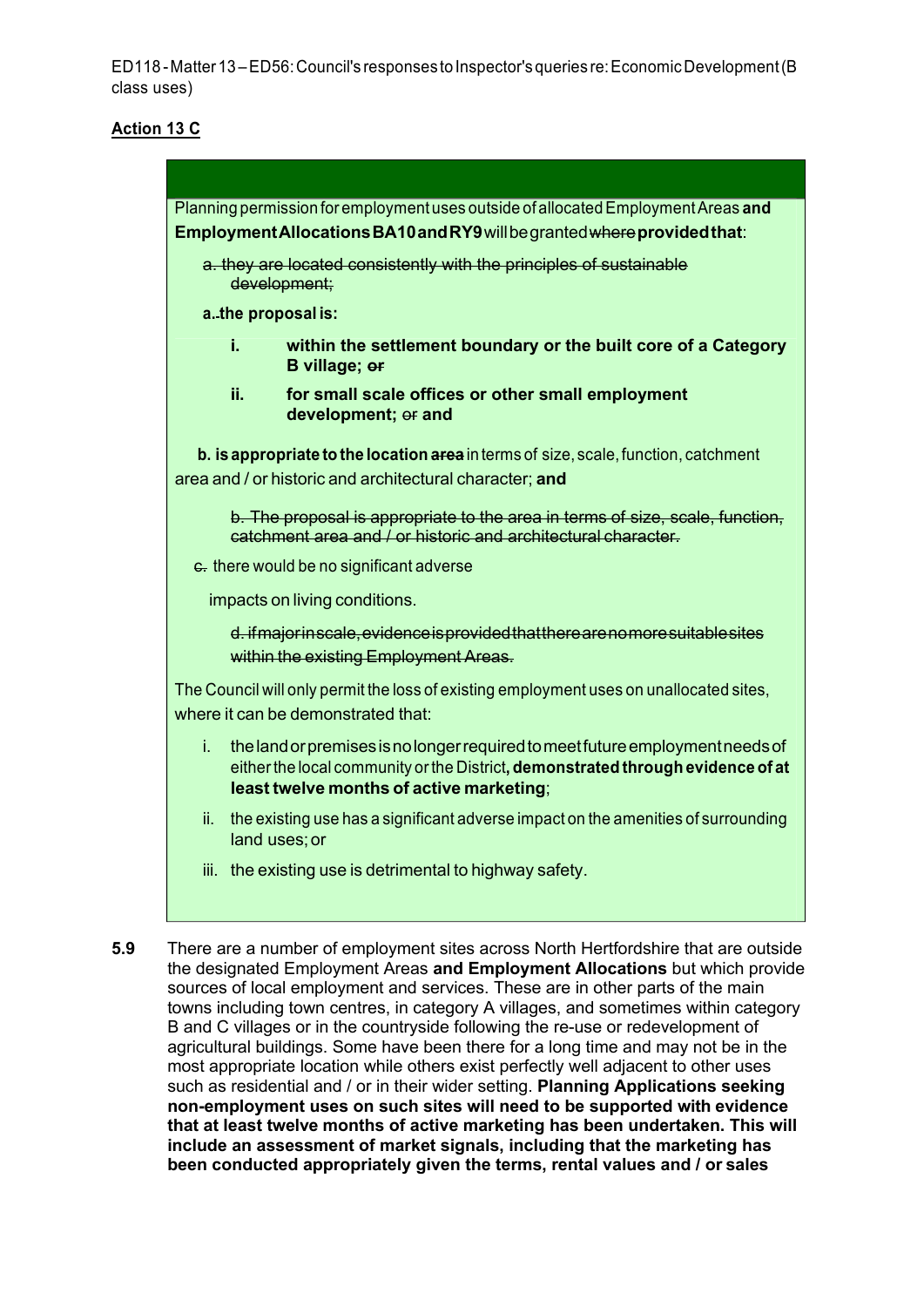#### **values of the site and similar properties, the benefits of the proposed uses and the impact on the community of such a loss of employment land.**

- 5.10 These sites are often small scale, although there are larger office developments in and around Hitchin and Letchworth Garden City town centres for example. The provision and retention of appropriate dispersed employment sites contributes to sustainable development aims by reducing the need to travel for local residents, something which is advocated in the NPPF. We will have regard to these factorsto determine whether the proposed use is appropriately located.
- 5.11 The Council will permit appropriate proposals for farm and other land-based diversification schemes that benefit the rural area. The re-use or redevelopmentof rural buildings for employment purposes will be subject to Policy CGB4.

#### Action 13 D

#### Consideration of additional criteria for Policy BA10 – Action 13D

1. The Council's Landscape Sensitivity Study for Baldock, [CG4, p12] considered the land for Policy BA10 as Landscape Area 2. This land was considered to be moderate –low in sensitivity, defined in CG4, p5 as:

*The majority of the landscape characteristics are less likely to be adversely affected by change. Although change can potentially be more easily accommodated, care would still be needed in locating and designing change in the landscape. There is an opportunity to create and plan/ design for new character.*

### CG4, p19 states:

*Overall landscape sensitivity to possible residential and mixed use development is judged to be moderate-low due to the extent of existing urban influence, the lower, more level terrain and less rural character. Within this area, sensitivity can be considered to lessen towards the town and increase towards the higher, more open eastern end.*

*There are sensitivities relating to the dwellings along Bygrave Road and Royston Road, which all appear to date from the early 20th century and to have been built in the same style and so combine to influence character, but modern development to the south of Royston Road, and the more urban character of this road, make the area to the south of the railway line less sensitive than that to the north.*

2. BA10 is south of the railway line and therefore the least sensitive landscape area. Of the land within BA10, the western / town side is urban in character, further eastwards and in to the current Green Belt the sensitivity increases, but not significantly as the land still has a low terrain, less than the land north of Bygrave Road.

3. The Green Belt study (CG1, Table 5.3, page 104 – (B/e02 for the Green Belt area of BA10)) considers that the current Green Belt has a moderate impact in checking unrestricted sprawl and preventing towns from merging, a significant impact on safeguarding the countryside and a limited impact on the preservation of historic towns. To ameliorate or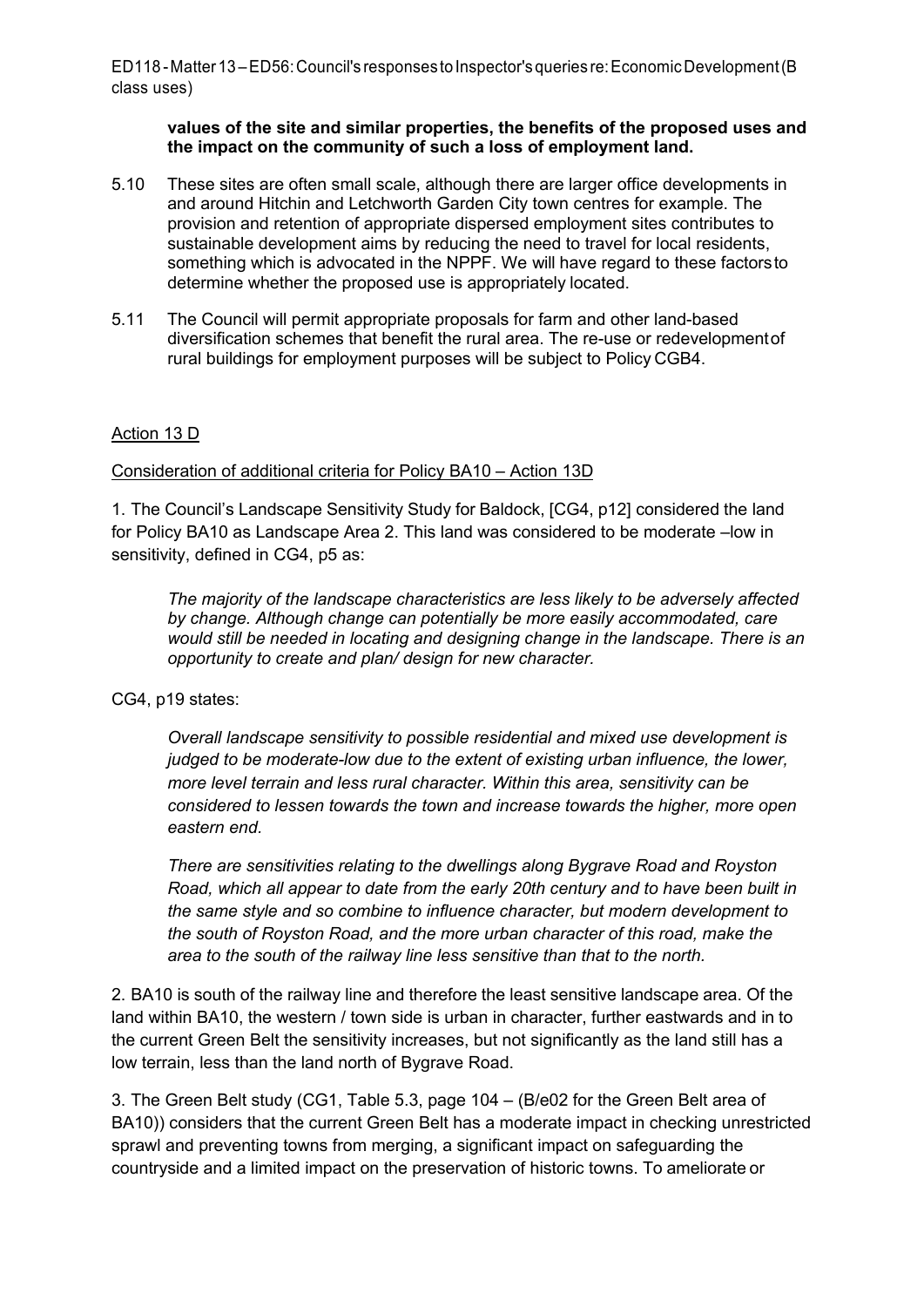reduce the impact, the Baldock landscape sensitivity study (CG4, paragraph 4.18, page 19) includes the following recommendations:

- *Landscaping could be used to add green corridorsalong existing field boundaries, and to enhance the ecological value of the railway corridor. A buffer of open grassland to either side of the railway would enhance GI links; and*
- *Scale, materials, colours and screening will be important considerations in any development of buildings associated with the provision of new employment. Developers should also be encouraged to consider the use of green or brown roofs on new commercial buildings. The aim should be to create a less harsh urban-rural transition to this side of the town than exists at present, and to avoid creating structures which are highly prominent in views towards Baldock centre (from any direction), detracting from the visual focus on the town centre area around St Mary's Church and giving the impression of linear urban 'sprawl' along the easterly approaches to the town. The Ashville Trading Estate buildings are, through their massing and colour, out of keeping with any other buildings on the eastern side of the town.*

4. Strategic Policy SP9 considers good design to be a key aspect of sustainable development and requires masterplans for significant developments [LP1, p.52]. SP14 [LP1, p61], which is the site-specific policy for the strategic housing site BA1 includes certain criteria that would also be appropriate for BA10, including masterplanning, landscaping and retaining framed views of St Mary's Church.

5. As currently drafted BA10 does not relate to the evidence in the CG4 and does not make specific provision for a masterplan. The changes below address the issue of provision of a master plan and also address the need to provide green / brown roofs on the eastern edge of the site to act as a transition from the development to the adjacent Green Belt. Dixon Searle, the Council's viability consultants have confirmed the provision of such roofs is not a concern to the viability of the development.

> *In the circumstances, any additional cost associated with a green (or brown – i.e. self-seeded) roof appears very unlikely to impact in a fixed policy cost type of way that would usually be a viability concern and need to be more specifically described / limited etc. [Dixon Searle email to NHDC 24.01.2018]*

## **It is proposed to revise Policy BA10 as follows:**

### *Economy*

- 13.2The town's current employment areas are relatively modest. In part, this is due tothe town's close proximity to the major employment area east of Letchworth Garden City. This Plan proposes extending the current small employment area on Royston Road into a larger business park to take advantage of the good location close to the junction with the bypass and within reasonably close proximity of the railway station and towncentre.
- 13.3In order to help deliver additional local jobs in the District in combination with residential development over the plan period, policy SP3 identifies that 19.6 hectares of employment land should be allocated at Baldock. Given the site's location adjacentto